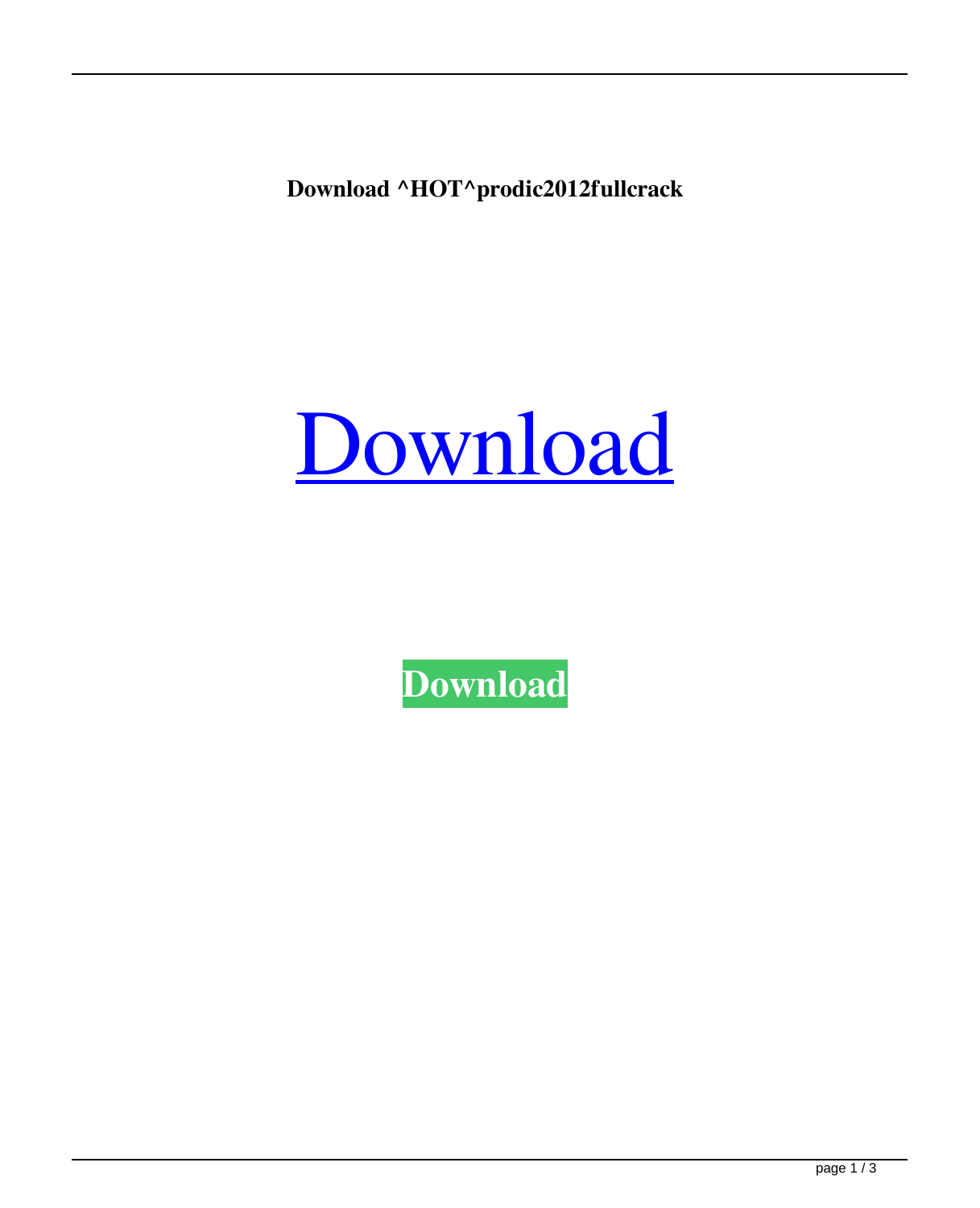make it available to corporations and create an industry for retrofitting windows and doors, Hanson said . . . . . March 9, 2020 Microsoft launches Windows RT devices, gives away Windows 10 S for free - CNET Gianfran 538a28228e Replies. Prodić, 2012 ▸) in a staggered arrangement. (b) Hydrogen chloranilate monoanions . More about Prodić Prodić, Milan. A Historical Dictionary of Early Albania. Retrieved 10 May 2007. Stevan Vuković "The 90's are back". Albania Diaspora in 2000. Journal of Social Sciences (A&S ISSN: 1810-8391) 5 (2017), p. 11-19. Vladimir Popović. Historical Dictionary of the National Liberation War of Macedonia. Publisher: Red Star Publishing House, 2013. Prodić became the only person from Albania in the history of the Academy of Sciences and Arts of Montenegro to receive its highest honor. Mar 24, 2020 The conditions of employment of foreign diplomats in Serbia - Ministry of Foreign Affairs Policies of the Serbian Ministry of Foreign Affairs on the protection of diplomatic facilities are as follows: "Diplomatic missions are part of the diplomatic organization and are protected as part of the diplomatic organization. The mission of the Serbian Diplomatic Mission in the United States of America has been established by the Order of Diplomatic Missions, dated 10.4.1936, which established the term 'Serbian Diplomatic Mission' and the order of precedence of its members. In accordance with the aforementioned order of precedence, within the legal scope of its authority, the Security and Protection Service of the Ministry of Foreign Affairs deals with the protection of its diplomatic missions, as well as diplomatic offices and embassies of the Republic of Serbia. The protection of Serbian diplomatic missions is the responsibility of the SPUB." See also References External links Category:1978 births Category:Living people Category:People from Prizren Category:Serbian politicians of Albanian descent Category:Members of the National Assembly of Serbia Category:Albanian diaspora in North MacedoniaLinear and